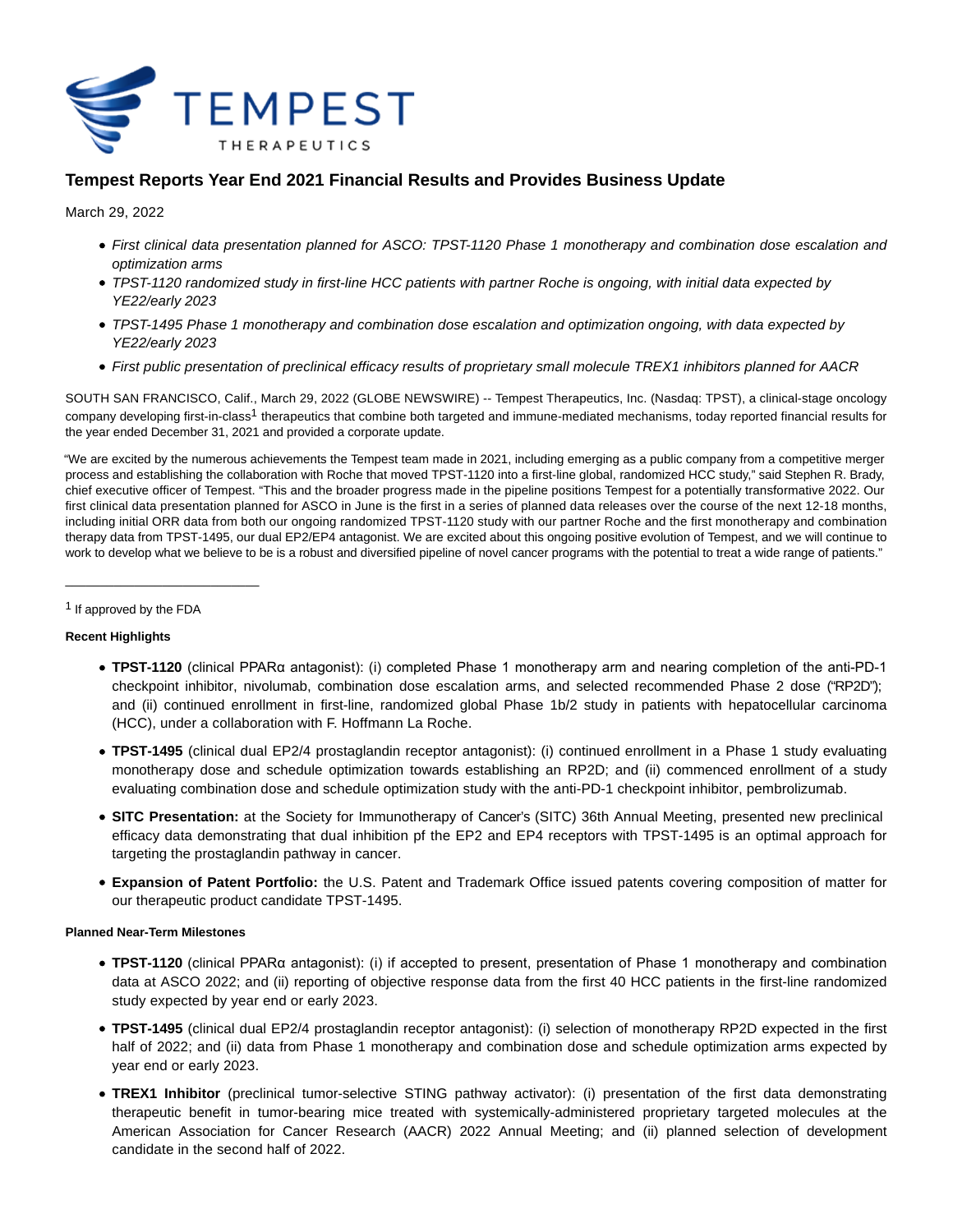# **Financial Results**

Year End 2021

- Tempest ended the year 2021 with \$51.8 million in cash and cash equivalents, compared to \$18.8 million at December 31, 2020. The increase was primarily due to the merger and concurrent PIPE financing, which closed in June 2021.
- Net cash used in operations for the year ended December 31, 2021 was \$26.0 million.
- Net loss and net loss per share for the year ended December 31, 2021 were \$28.3 million and \$7.47, respectively, compared to \$19.2 million and \$41.03, respectively, for the same period in 2020.
- Research and development expenses for the year ended December 31, 2021 were \$17.2 million compared to \$14.4 million for the same period in 2020. The \$2.8 million increase was primarily attributable to expanded research and development efforts and increased fees for consulting services and compensation expenses.
- For the year ended December 31, 2021, general and administrative expenses were \$9.8 million compared to \$4.9 million for the same period in 2020. The increase of \$4.9 million was primarily due to increased fees for audit and tax services and compensation expenses.
- Based on current cash position and operating plan, Tempest expects to have sufficient resources to fund operations into the second half of 2023.

# **About Tempest Therapeutics**

Tempest Therapeutics is a clinical-stage oncology company advancing small molecules that combine both tumor-targeted and immune-mediated mechanisms with the potential to treat a wide range of tumors. The company's two novel clinical programs are TPST-1120 and TPST-1495, antagonists of PPARα and EP2/EP4, respectively. Both TPST-1120 and TPST-1495 are advancing through Phase 1 clinical trials designed to study both agents as monotherapies and in combination with other approved agents. In collaboration with F. Hoffmann La Roche, TPST-1120 is also advancing in a randomized, global, Phase 1b/2 clinical study in combination with the standard-of-care regimen of atezolizumab and bevacizumab in the first-line treatment of patients with advanced or metastatic hepatocellular carcinoma. Tempest is also developing an orally-available inhibitor of TREX-1 designed to activate selectively the cGAS/STING pathway, an innate immune response pathway important for the development of anti-tumor immunity. Tempest is headquartered in South San Francisco. More information about Tempest can be found on the company's website at [www.tempesttx.com.](https://www.globenewswire.com/Tracker?data=_ARF3QcRBS6dZnLyQiAb0NWzuUInNymHTm7BXkCrSBqqUchmka5c1de4QmmNO89vyoX8Hlv0BA_wVyQfN_-mqg==)

#### **Forward-Looking Statements.**

This press release contains forward-looking statements (including within the meaning of Section 21E of the Securities Exchange Act of 1934, as amended, and Section 27A of the Securities Act of 1933, as amended (the "Securities Act")) concerning Tempest Therapeutics, Inc. ("Tempest Therapeutics"). These statements may discuss goals, intentions, and expectations as to future plans, trends, events, results of operations or financial condition, or otherwise, based on current beliefs of the management of Tempest Therapeutics, as well as assumptions made by, and information currently available to, management of Tempest Therapeutics. Forward-looking statements generally include statements that are predictive in nature and depend upon or refer to future events or conditions, and include words such as "may," "will," "should," "would," "could", "expect," "anticipate," "plan," "likely," "believe," "estimate," "project," "intend," and other similar expressions. All statements that are not historical facts are forward-looking statements, including any statements regarding the timing and selection of development candidates, dose selection or commencement of, or availability of data from, clinical trials, the company's guidance regarding cash resources, as well as our operational plans and the timing and ability to deliver on value-creating milestones. Forward-looking statements are based on information available to Tempest Therapeutics as of the date hereof and are not guarantees of future performance. Actual results could differ materially from those contained in any forward-looking statement. These and other risks are described in greater detail in the Form 10-K filed by Tempest Therapeutics with the Securities and Exchange Commission on March 29, 2022. Except as required by applicable law, Tempest Therapeutics undertakes no obligation to revise or update any forward-looking statement, or to make any other forward-looking statements, whether as a result of new information, future events or otherwise. These forward-looking statements should not be relied upon as representing Tempest Therapeutics' views as of any date subsequent to the date of this press release and should not be relied upon as prediction of future events. In light of the foregoing, investors are urged not to rely on any forward-looking statement in reaching any conclusion or making any investment decision about any securities of Tempest Therapeutics.

# **TEMPEST THERAPEUTICS, INC.**

# **Consolidated Balance Sheets (in thousands)**

**December 31, 2021**

|                                           | December 31, 2021 |             |   |                   |  |
|-------------------------------------------|-------------------|-------------|---|-------------------|--|
|                                           |                   | (unaudited) |   | December 31, 2020 |  |
| <b>Assets</b>                             |                   |             |   |                   |  |
| <b>Current assets</b>                     |                   |             |   |                   |  |
| Cash and cash equivalents                 | \$                | 51,829      | S | 18,820            |  |
| Insurance recovery of legal settlement    |                   | 15,000      |   |                   |  |
| Prepaid expenses and other current assets |                   | 2,134       |   | 1,005             |  |
| Total current assets                      |                   | 68,963      |   | 19,825            |  |
|                                           |                   |             |   |                   |  |
| Property and equipment, net               |                   | 1.113       |   | 1,110             |  |
| Operating lease right-of-use assets       |                   | 3,051       |   | 1,877             |  |
|                                           |                   |             |   |                   |  |